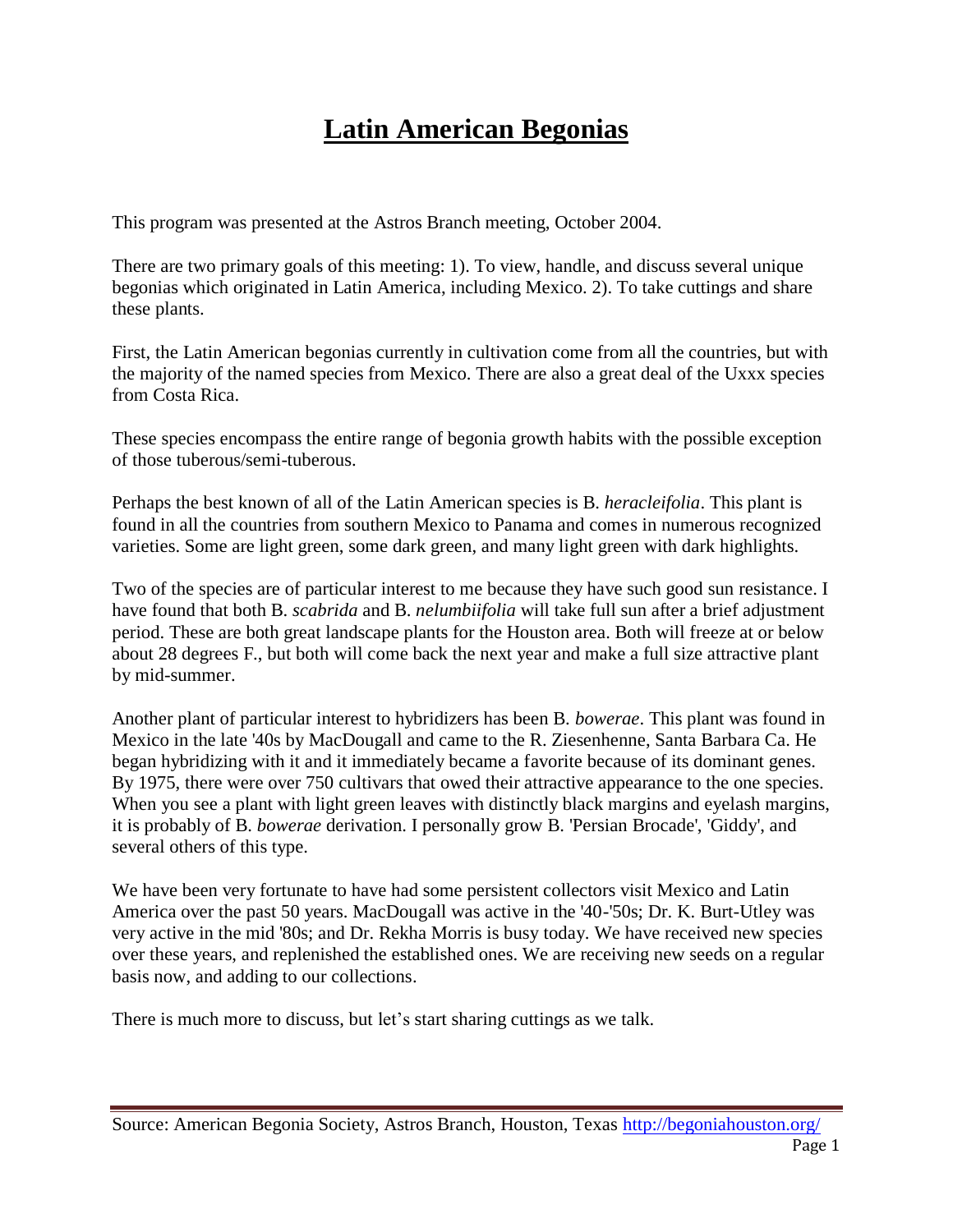Latin American species commonly seen in collections. (begonia name, author of name, year of name, country of origin)

- **acuminata** Dryander , 1791 , Costa Rica
- **acutifolia** Jacquin , 1787 , Costa Rica,Cuba
- **alice-clarkiae** Ziesenhenne R. , 1976 , Mexico
- **allenii** Standley , 1938 , Costa Rica, Panama
- **aridicaulis** Ziesenhenne R. , 1952 , Mexico
- **auriformis** Van Houtte ex Klotzsch , 1854 , Mexico
- **bakeri** de Candolle C. , --- , Nicaragua
- **balmisiana var. balmisiana** Balmis , 1794 , Mexico
- **balmisiana var. mitellifolia** de Candolle A. , 1864 , Mexico
- **barbana** de Candolle C. , 1896 , Mexico, America C.
- **barkeri** Knowles & Westcott , 1840 , Mexico, Nicaragua
- **barrigae** Smith & Schubert , 1946 , Honduras, Colombia
- **bettinae** Ziesenhenne R. , 1965 , Mexico
- **biserrata var. biserrata** Lindley , 1847 , Mexico
- **boissieri** de Candolle A. , 1859 , Mexico
- **bowerae var. bowerae** Ziesenhenne R. , 1950 , Mexico
- **bowerae var. major** Ziesenhenne R. , 1973 , Mexico
- **bowerae var. nigramarga** Ziesenhenne R. , 1973 , Mexico
- **bowerae var. roseiflora** Ziesenhenne R. , 1973 , Mexico
- **bulbillifera** Link & Otto , 1831 , Mexico
- **candollei** Ziesenhenne , --- , America C.
- **cardiocarpa** Liebmann , 1852 , Nicaragua
- **carolineifolia** Regel , 1852 , Mexico
- **carpinifolia** --- , --- , America C.
- **carrieae** Ziesenhenne R. , 1976 , Mexico
- **cavum** Ziesenhenne R. , 1948 , Mexico
- **chivatoa** Ziesenhenne R. , 1950 , Mexico
- **cobana** de Candolle C. , 1908 , Guatemala
- **conchifolia Dietrich var. rubrimacula** Golding J. , 1973 , Costa Rica
- **conchifolia var. conchifolia** Dietrich , 1851 , Costa Rica, Panama
- **cooperi** de Candolle C. , 1895 , Costa Rica
- **corredorana** de Candolle C. , 1925 , America C., Costa Rica
- **corredorana** de Candolle C. , 1925 , Costa Rica
- **crassicaulis** Lindley , 1842 , Guatemala
- **cristobalensis** Ziesenhenne R. , 1971 , Mexico
- **cuspidata** de Candolle C. , 1896 , America C., Costa Rica
- **dayi hort. ( sometimes written dayii or dayii hort.)** --- , --- , Mexico, Guatemala
- **depauperata** --- , --- , Mexico
- **estrellensis** de Candolle C. , 1895 , America C., Costa Rica
- **falciloba** Liebmann , 1853 , Peru, America C.
- **ferruginea var. ferruginea** Linnaeus , 1781 , Honduras, Colombia
- **filipes** Bentham , 1844 , Panama, Colombia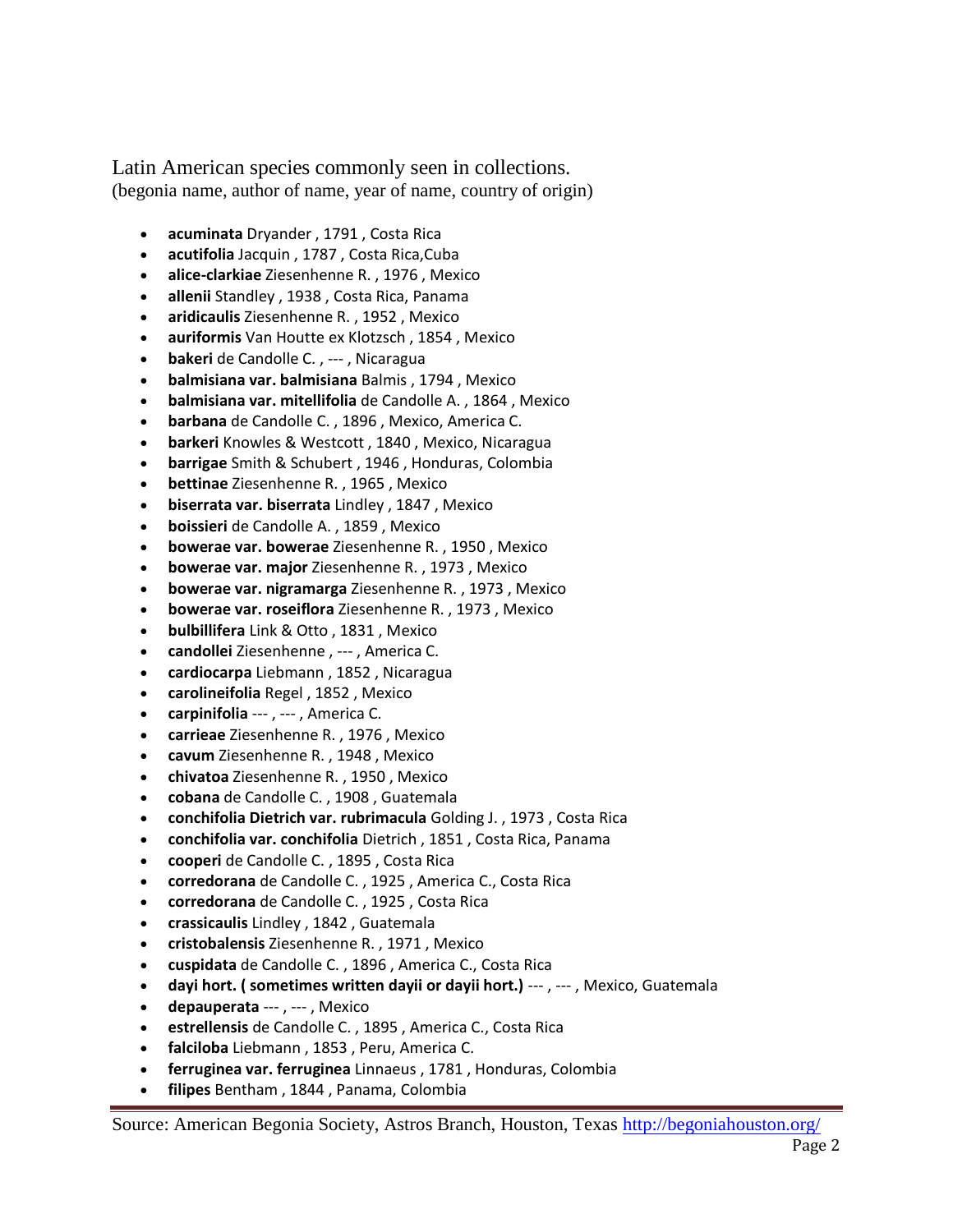- **fimbriata** Liebmann , 1852 , Mexico
- **fissurarum** de Candolle C. , 1919 , Mexico, Nicaragua
- **foliosa Kunth var. miniata** (Planchon) Smith & Schubert , 1946 , Honduras
- **fonsecae** Standley 1952 Honduras
- **francisiae** Ziesenhenne R. , 1950 , Mexico
- **fuchsioides Hooker WJ. var. miniata** de Candolle A. , 1864 , Honduras
- **fusca** Liebmann , 1853 , Mexico
- **glabra var. glabra** Aublet , 1775 , America C.
- **glabra Aublet var. cordifolia** (de Candolle C.) Irmscher E. , 1960 , Mexico
- **glabra var. corallipetala** --- , --- , Costa Rica
- **glandulosa** Hooker WJ. , 1861 , Mexico
- **gracilis Kunth var. diversifolia** de Candolle A. , 1864 , Mexico
- **gracilis Kunth var. martiana** de Candolle A. , 1864 , Mexico
- **gracilis var. gracilis** Kunth , 1825 , Mexico
- **guadensis** --- , --- , America C.
- **guaduensis** Kunth , 1825 , Panama, Colombia
- **heracleifolia Schlechtendal & Chamisso var. sunderbruckii hort.** ex Chevalier C. , 1938 , Mexico
- **heracleifolia pyramidalis (a misspelling)** --- , --- , Mexico
- **heracleifolia Schlechtendal & Chamisso var. longipila** de Candolle A.. , 1864 , Mexico, America C.
- **heracleifolia Schlechtendal & Chamisso var. nigricans** Hooker JD. , 1857 , Mexico, America C.
- **heracleifolia var. heracleifolia** Schlechtendal & Chamisso , 1830 , Mexico
- **heydei** de Candolle C. , 1895 , Costa Rica, Guatemala
- **hidalgensis** Smith & Schubert , 1950 , Mexico
- **hispida-villosa** Ziesenhenne R. , 1950 , Mexico
- **hispidivillosa forma hispidivillosa** Ziesenhenne R. , 1950 , Mexico
- **hispidivillosa forma nigramarga** Ziesenhenne R. , 1982 , Mexico
- **holtonis de Candolle A. var. macrophylla** Smith & Schubert , 1946 , Honduras, Colombia
- **huberti** Ziesenhenne R. , 1980 , Mexico
- **hydrocotylifolia var. hydrocotylifolia** Otto ex Hooker WJ. , 1842 , Mexico
- **hypolipara** Sandwith , 1931 , Honduras, Mexico
- **imperialis var. brunnea** Lemaire , 1861 , Mexico
- **imperialis var. imperialis** Lemaire , 1860 , Mexico
- **imperialis var. smaragdina** Lemaire , 1860 , Mexico
- **incana** Lindley , 1841 , Mexico
- **incarnata var. incarnata** Link & Otto , 1829 , Mexico
- **involucrata** Liebmann , 1852 , Costa Rica
- **karwinskyana** de Candolle A. , 1859 , Mexico
- **kellermanii** de Candolle C. , 1919 , Guatemala
- **kenworthyae** Ziesenhenne R. , 1950 , Mexico
- **killipiana** Smith & Schubert , 1946 , Honduras, Colombia
- **kortsiae (was kortsae)** Ziesenhenne R. , 1971 , Mexico
- **lachaoensis** Ziesenhenne R. , 1985 , Mexico
- **lepidota** Liebmann , 1853 , Mexico
- **liebmannii** de Candolle A. , 1864 , Mexico
- **lindleyana** Walpers , 1843 , Guatemala
- **lobulata** de Candolle A. , 1864 , Mexico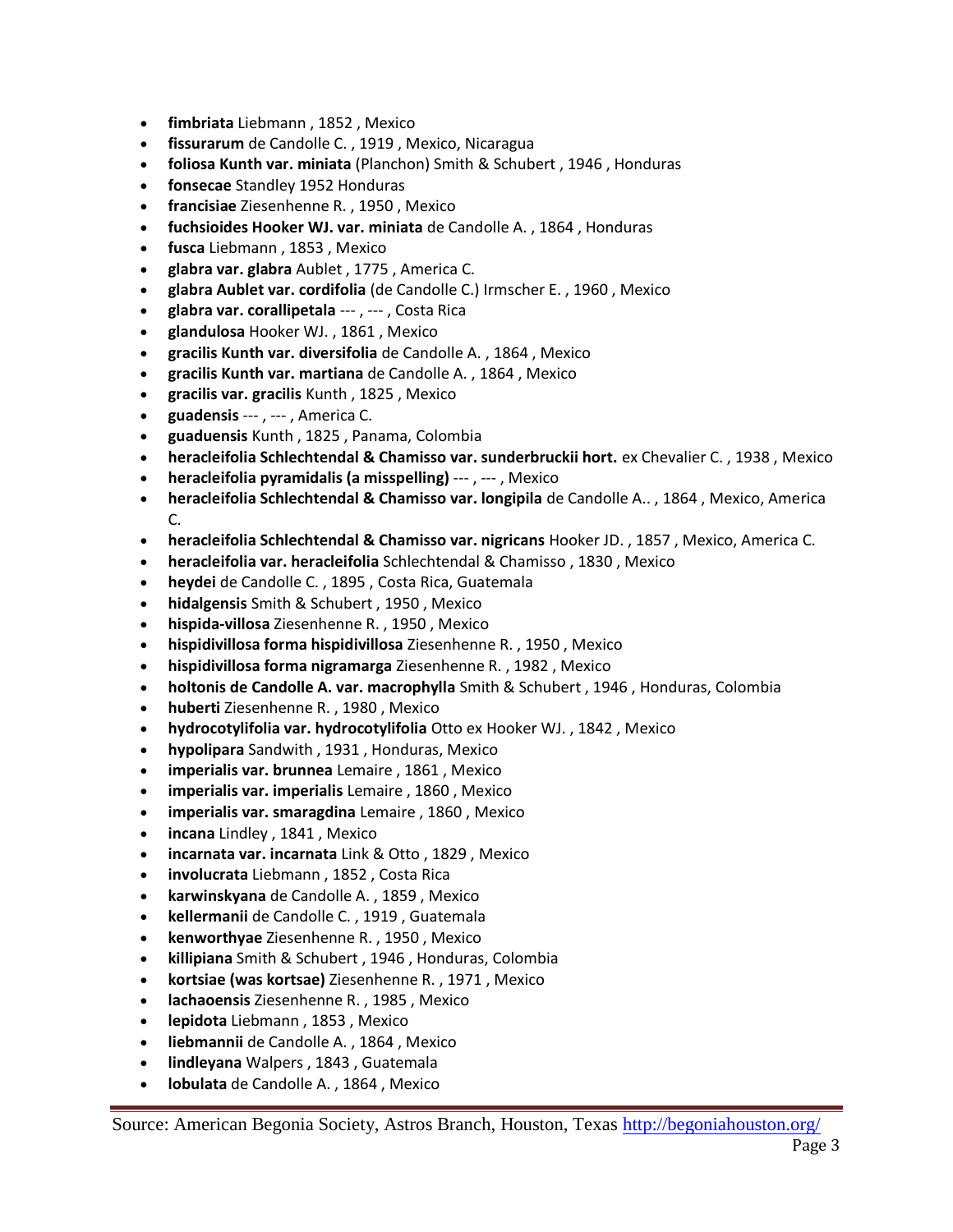- **ludica** de Candolle A. , 1859 , Mexico
- **lyman-smithii** Burt-Utley and Utley , 1987 , Mexico
- **macdougallii** Ziesenhenne R. , 1947 , Mexico
- **macdougallii var. prupurea** --- , 1962 , Mexico
- **macra** de Candolle A. , 1859 , Colombia, Honduras
- **manicata Brongniart var. aureo-maculata** Ziesenhenne R. , 1988 , Mexico
- **manicata Brongniart var. manicativiridi** Ziesenhenne R. , 1988 , Mexico
- **manicata Brongniart var. ocozocoautlaensis** Ziesenhenne R. , 1988 , Mexico
- **manicata Brongniart var. peltata** Smith & Schubert , 1961 , Guatemala
- **manicata var. manicata** Brogniart , 1842 , Mexico
- **martiana** Link & Otto , 1825 , Mexico
- **mazae forma nigricans** Ziesenhenne R. , 1980 , Mexico
- **mazae forma viridis** Ziesenhenne R. , 1980 , Mexico
- **mazae var. deminuta** Ziesenhenne R. , 1980 , Mexico
- **mazae var. mazae** Ziesenhenne R. , 1947 , Mexico
- **megaphylla** de Candolle A. , 1859 , Mexico
- **metallica** Smith WG. , 1876 , Costa Rica, Brazil
- **mexicana** Karsten ex Fotsch , 1933 , Mexico
- **michoacana** Smith & Schubert , 1947 , Mexico
- **monophylla** Pavon ex de Candolle A. , 1859 , Mexico
- **multinervia** Liebmann , 1852 , America C., Costa Rica
- **nelumbiifolia** Schlechtendal & Chamisso , 1830 , Mexico, Costa Rica
- **nigrovenia** Regel , 1867 , Mexico
- **nigrovenia hort.** Linden ex Hooker , 1861 , Mexico
- **oaxacana var. oaxacana** de Candolle A. , 1859 , Mexico
- **oaxacana var. stenoptera** Smioth LB. & Schubert BG. , 1961 , Costa Rica, Panama
- **opuliflora** Putzeys , 1855 , America C, Panama
- **ottonis** Walpers , 1843 , Panama, Colombia
- **palmaris** de Candolle A. , 1859 , Mexico
- **palmeri** Watson S. , 1886 , Mexico
- **patula** Haworth , 1819 , Brazil,Honduras
- **pedata** Liebmann , 1852 , Mexico
- **peltata Otto & Dietrich var. auriformis** (de Candolle) Golding J. , 1981 , Mexico
- **peltata var. peltata** Otto & Dietrich , 1841 , Mexico
- **peponifolia** Brongniart AT. , 1842 , Mexico, Nicaragua
- **philodendroides var. philodendroides** Ziesenhenne R. , 1954 , Mexico
- **pilifera** de Candolle A. , 1864 , America C.
- **pinetorum** de Candolle A. , 1859 , Mexico, Guatemala
- **plebeja** Liebmann , 1852 , Mexico, Nicaragua
- **polygonata** Liebmann , 1853 , Mexico
- **popenoei** Standley , 1930 , America C., Honduras
- **portillana** Watson S. , 1887 , Mexico
- **pringlei** Watson S. , 1891 , Costa Rica, Mexico
- **pruinata** (Klotzsch) de Candolle A. , 1864 , Costa Rica
- **purpusii** Houghton ex Ziesenhenne R. , 1960 , Mexico
- **pustulata** Liebmann , 1852 , Mexico
- **quaduensis** HBK , --- , Honduras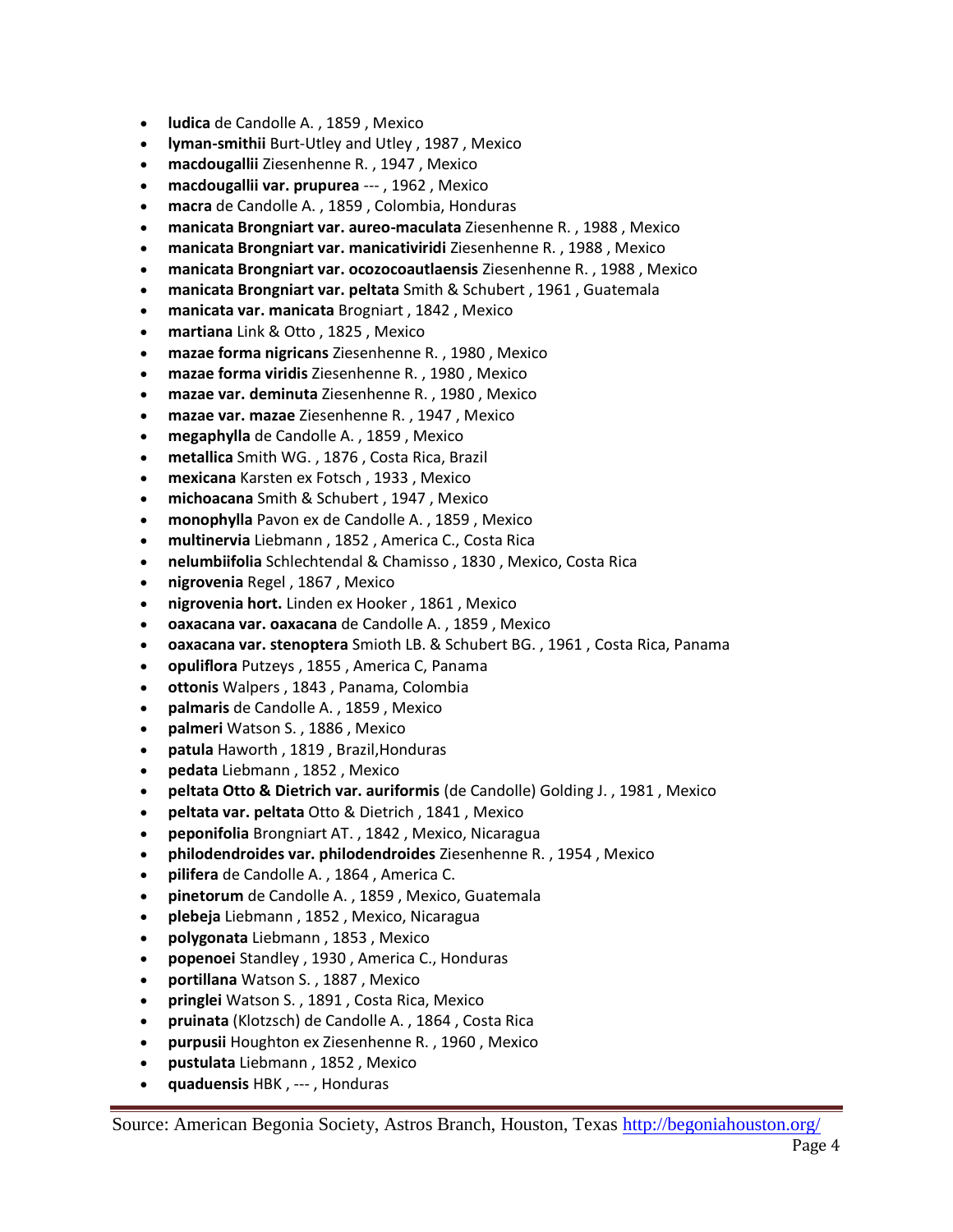- **quaternata** Smith & Schubert , 1950 , Panama
- **quetamensis** Smith & Schubert , 1946 , Honduras
- **reniformis Pavon** ex de Candolle A. , 1864 , Mexico
- **reptans** Bentham , 1840 , Mexico
- **roseibractea** Ziesenhenne R , 1983 , Mexico
- **sandtii** Houghton ex Ziesenhenne R. , 1969 , Mexico
- **santae-martae** --- , --- , Panama
- **sarcophylla** Liebmann , 1852 , Mexico, Nicaragua
- **sartorii** Liebmann , 1853 , Mexico, Nicaragua
- **scandens Swartz var. cardifolia** de Candolle C. , 1908 , Nicaragua
- **seemanniana var. seemanniana** de Candolle A. , 1859 , Costa Rica, Panama
- **sericoneura** Liebmann , 1853 , America C.
- **setulosa** Bertoloni , 1840 , America C., Guatemala
- **sousae** Burt-Utley K. , 1983 , Mexico
- **sparsipila** Baker , 1873 , America C.
- **squamosa** de Candolle C. , 1908 , Costa Rica
- **stigmosa** Lindley , 1845 , Mexico
- **strigillosa** Dietrich , 1851 , Mexico, America C.
- **tenuipila** de Candolle C. , 1908 , Panama
- **tenuipila de Candolle C. var. kennedyi** Ziesenhenne R. , 1977 , Mexico, Nicaragua
- **theimei var. purpurea** --- , 1895 , America C.
- **thiemei** de Candolle C. , 1895 , Honduras, Mexico
- **tilliifolia** de Candolle C. , 1908 , Honduras. Colombia
- **tonduzii** de Candolle C. , 1896 , Costa Rica, Panama
- **U018** Johnson M. & Mathias M. , 1976 , Guatamala
- **U029** Barkley F. , 1981 , Honduras
- **U036** Ziesenhenne R. , 1978 , Guatemala
- **U039** Morgan S. , 1976 , Mexico
- **U041** Barkley F. , 1986 , Mexico
- **U053** Whitlock L. , 1976 , Mexico
- **U054** Whitlock L. , 1976 , Mexico
- **U055** Johnson M. , 1977 , Costa Rica
- **U060** Wilson B. , 1981 , Costa Rica, Peru
- **U067** Ziesengenne R. , 1981 , Nicaragua
- **U100** Brin R. , 1983 , Panama
- **U101** Johnson M. , 1983 , Panama
- **U104** Goldsmith L. , 1984 , Costa Rica
- **U106** Brin R. , 1984 , Panama
- **U107** Brin R. , 1984 , Panama
- **U108** Brin R. , 1984 , Panama
- **U111** Brin R. , 1984 , Panama
- **U112** Brin R. , 1984 , Panama
- **U113** Brin R. , 1984 , Panama
- **U114** Brin R. , 1984 , Panama
- **U115** Brin R. , 1984 , Costa Rica, Panama
- **U117** Brin R. , 1984 , Panama
- **U118** Brin R. , 1984 , Panama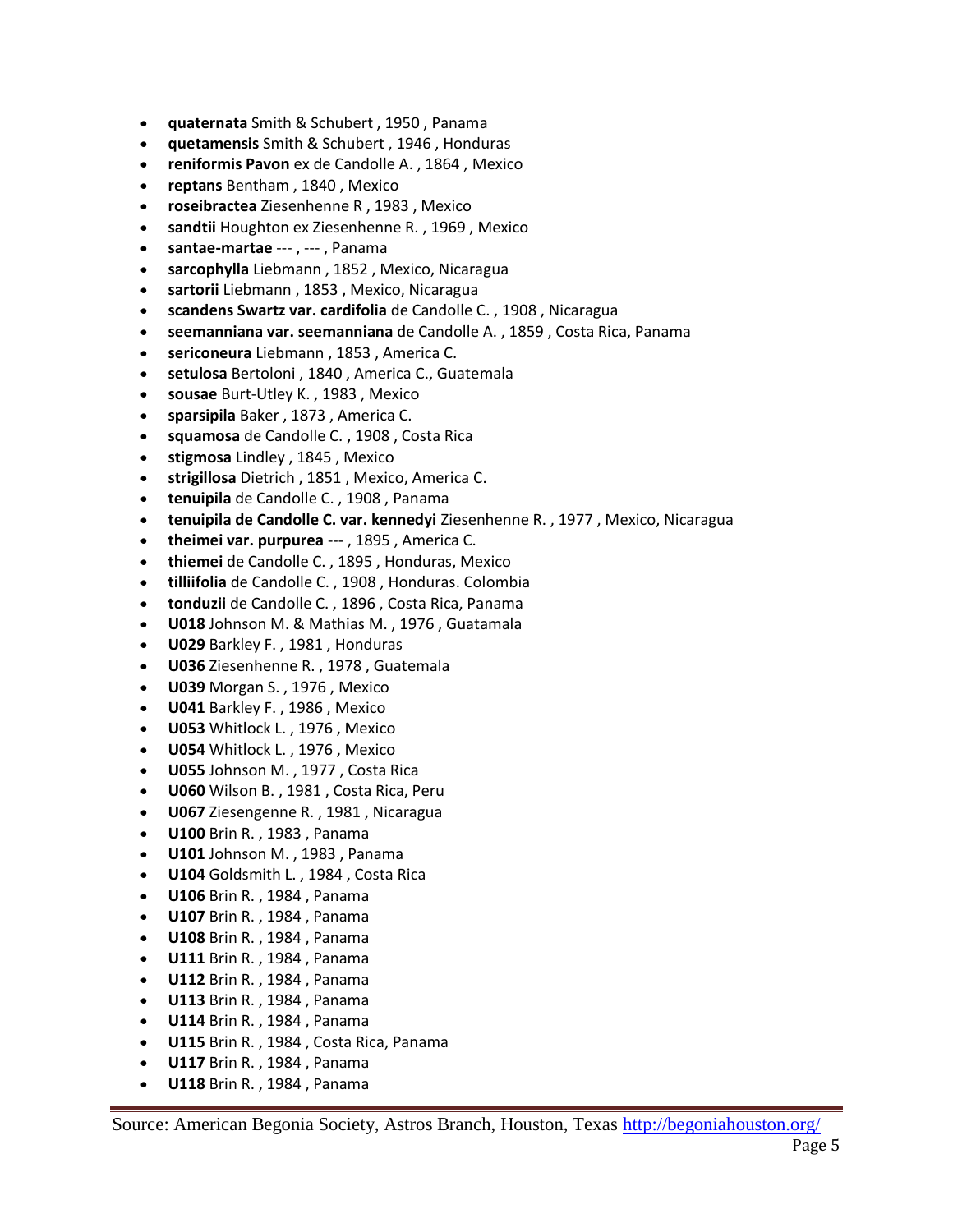- **U119** Brin R. , 1984 , Panama
- **U120** Brin R. , 1984 , Panama
- **U121** Brin R. , 1984 , Panama
- **U125** Worley P. , 1990 , Mexico
- **U150** Brin R. , 1984 , Panama
- **U154** Brin R. , 1985 , Panama
- **U155** Brin R. , 1985 , Panama
- **U157** Brin R. , 1985 , Panama
- **U158** Brin R. , 1985 , Panama
- **U159** Brin R. , 1985 , Panama
- **U160** Brin R. , 1985 , Panama
- **U161** Brin R. , 1985 , Panama
- **U167** Brin R. , 1985 , Panama
- **U169** Correale S. , 1985 , Mexico
- **U171** Haussman F. , 1985 , Mexico
- **U173** McLellan T. , 1985 , Costa Rica
- **U178** Hoover S. , 1979 , Guatemala
- **U179** Hoover S. , 1979 , Guatemala
- **U180** Correale S. , 1984 , Panama
- **U181** Correale S. , 1984 , Panama
- **U193** Brin R. , 1986 , Panama
- **U194** Brin R. , 1986 , Panama
- **U195** Brin R. , 1986 , Panama
- **U196** Brin R. , 1986 , Panama
- **U197** Brin R. , 1986 , Panama
- **U198** Brin R. , 1986 , Panama
- **U199** Brin R. , 1986 , Panama
- **U200** Brin R. , 1986 , Panama
- **U201** Brin R. , 1986 , Panama
- **U202** Brin R. , 1986 , Panama
- **U203** Brin R. , 1986 , Panama
- **U204** Brin R. , 1986 , Panama
- **U205** Brin R. , 1986 , Panama
- **U207** Hoover S. , 1986 , Panama
- **U208** Hoover S. , 1986 , Panama
- **U209** Hoover S. , 1986 , Panama
- **U210** Hoover S. , 1986 , Panama
- **U211** Hoover S. , 1986 , Panama
- **U212** Hoover S. , 1986 , Costa Rica
- **U213** Hoover S. , 1986 , Panama
- **U214** Hoover S. , 1986 , Panama
- **U215** Hoover S. , 1986 , Panama
- **U216** Hoover S. , 1986 , Panama
- **U226** Bates P. , 1990 , Mexico
- **U227** Bates P. , 1988 , Mexico
- **U228** Bates P. , 1990 , Mexico
- **U233** Johnson M. , 1988 , Mexico